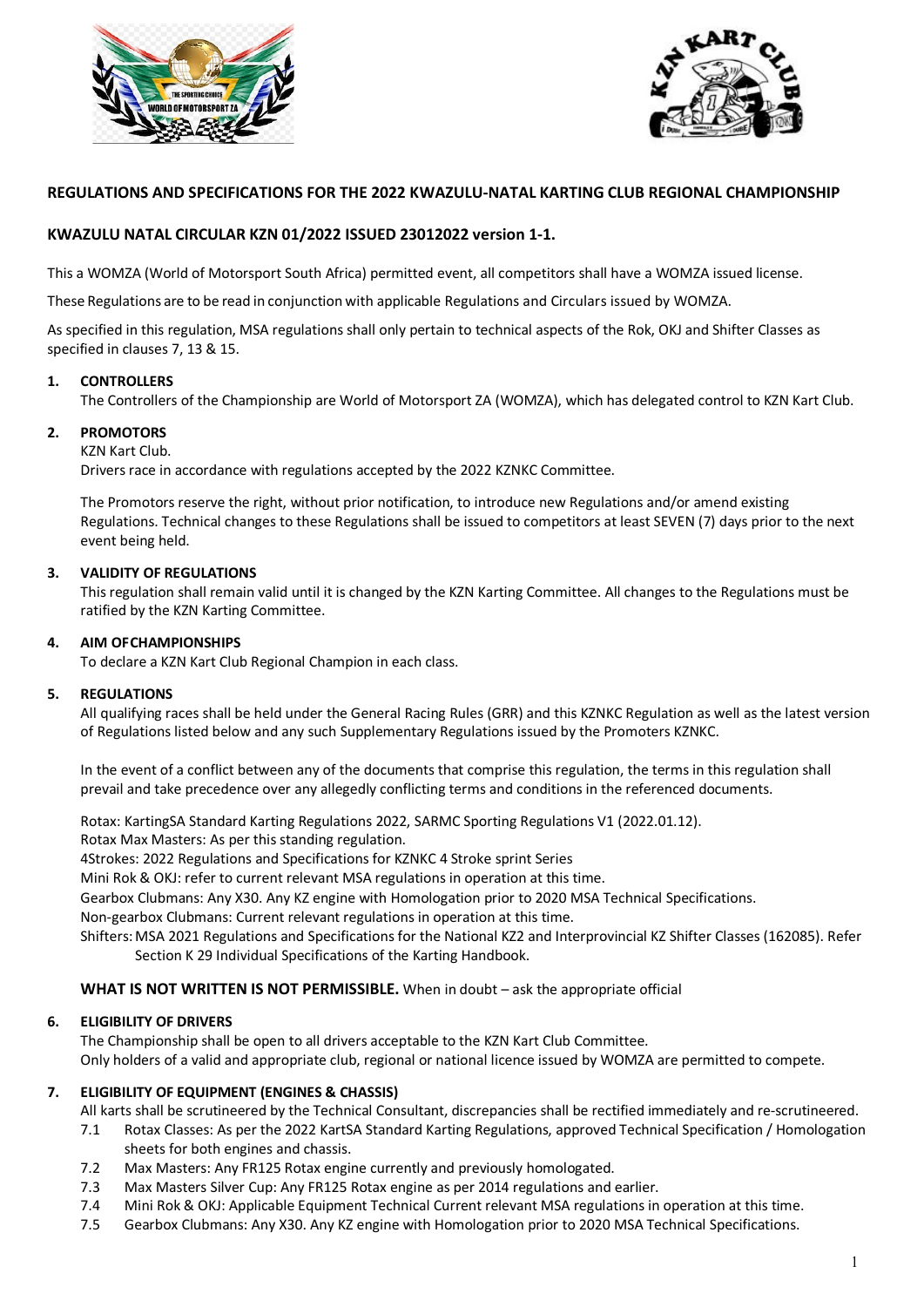



- 7.6 Non-Gearbox Clubmans: Any engine prior to 2014 not more than 125cc.
- 7.7 Shifter: MSA 2021 Regulations and Specifications for the National KZ2 and Interprovincial KZ Shifter Classes (162085). Refer: Section K 29 Individual Specifications of the Karting Handbook.
- 7.8 4 Strokes: 2022 Regulations and Specifications for KZNKC 4 Stroke sprint Series

### **8. CLASSES**

- a) Bambino
- b) Micro
- c) Mini Max
- d) Junior Max
- e) Senior Max
- f) DD2 & DD2 Masters (\*Class within a class)
- g) Max Masters & Max Masters Silver Cup (Club \*Class within a class)
- h) 4 Strokes Open SSS & Social (Club \*Class within a class)
- i) Mini Rok (Club)
- j) Shifters/OKJ (Club)
- k) Clubmans (Club)

# **CLASSES MAY BE COMBINED AS THE PROMOTORS DEEM FIT SUBJECT TO SAFETY AND APPROVED BY THE DIRECTORS (STEWARDS) OF THE MEETING. Bambino's may never practice or race with any other class**

# 9. **POINT SCORING**

- 9.1 The following point scoring system will apply to all classes and events scoring towards the Kwa-Zulu-Natal Club Regional Karting Championship:
	- $1<sup>st</sup>$  35 points  $5<sup>th</sup>$  28 points
	- $2<sup>nd</sup>$  32 points 6<sup>th</sup> 27 points
	- $3^{rd}$  30 points  $7^{th}$  26 points<br>  $4^{th}$  29 points  $8^{th}$  25 points
	- $4<sup>th</sup>$  29 points  $8<sup>th</sup>$  25 points and so forth
- 9.2 Non-finishers will be awarded five points less than the last finisher. It is clarified that to be eligible for such points, a competitor must have started the race. Any competitor who has received the starting signal or has triggered the timing device at the start of the race is considered as having started.
- 9.3 All technical infringements will result in exclusion from the Race, zero points will apply, and the competitor will start at the back of the grid for the following Race.
- 9.4 For Final Championship scoring, competitors are allowed to drop the zero points from the heats of ONE race that they did not participate in.
- 9.5 In the final round of the championship, participating competitors will be awarded 5 bonus points per race for participation.
- 9.6 Competitors competing in more than one class will score individually in each class and points gained in one class will not be included with points scored in any other class.
- 9.7 Competitors who are ineligible for the Championship will be ignored for the purpose of scoring the Championship.
- 9.8 The onus rests on the organisers to indicate which competitors should not be scored, should this clause apply.
- 9.9 Should amalgamation of classes take place, competitors so grouped shall remain eligible to receive the points they would have been awarded had they competed in their appropriate classes.
- 9.10 Scoring for each event will be available on the website. Any objections concerning the scoring must be received by the KZNKC Secretary in writing not later than 14 days following the publication of the scoring.
- **9.11** It is compulsory for those competitors being awarded a prize to attend the prize giving ceremony and wear their race suits. This ceremony shall commence within 40 minutes of the end of the final race of the day. A competitor shall be allowed to miss one ceremony event where they were required to be present without being penalised, thereafter a penalty of 3 points per missed event shall be deducted on the Final Points Championship.

#### **10. MINIMUM STARTERS**

- 10.1 Where a race includes competitors, who are ineligible for the Championship, eligible competitors will score points as though the ineligible competitors had not participated at all.
- 10.2 In order for all classes to qualify for the declaration of a championship, there must be a minimum of 6 starters. This minimum requirement must be obtained for at least 6 race meetings in the 2022 season.
- 10.3 If there are less than six (6) starters, the Organisers shall not be obliged to run the event for that class.
- 10.4 The above-mentioned minimum totals are applicable to all classes listed in clause 8 a) to 8 f) above.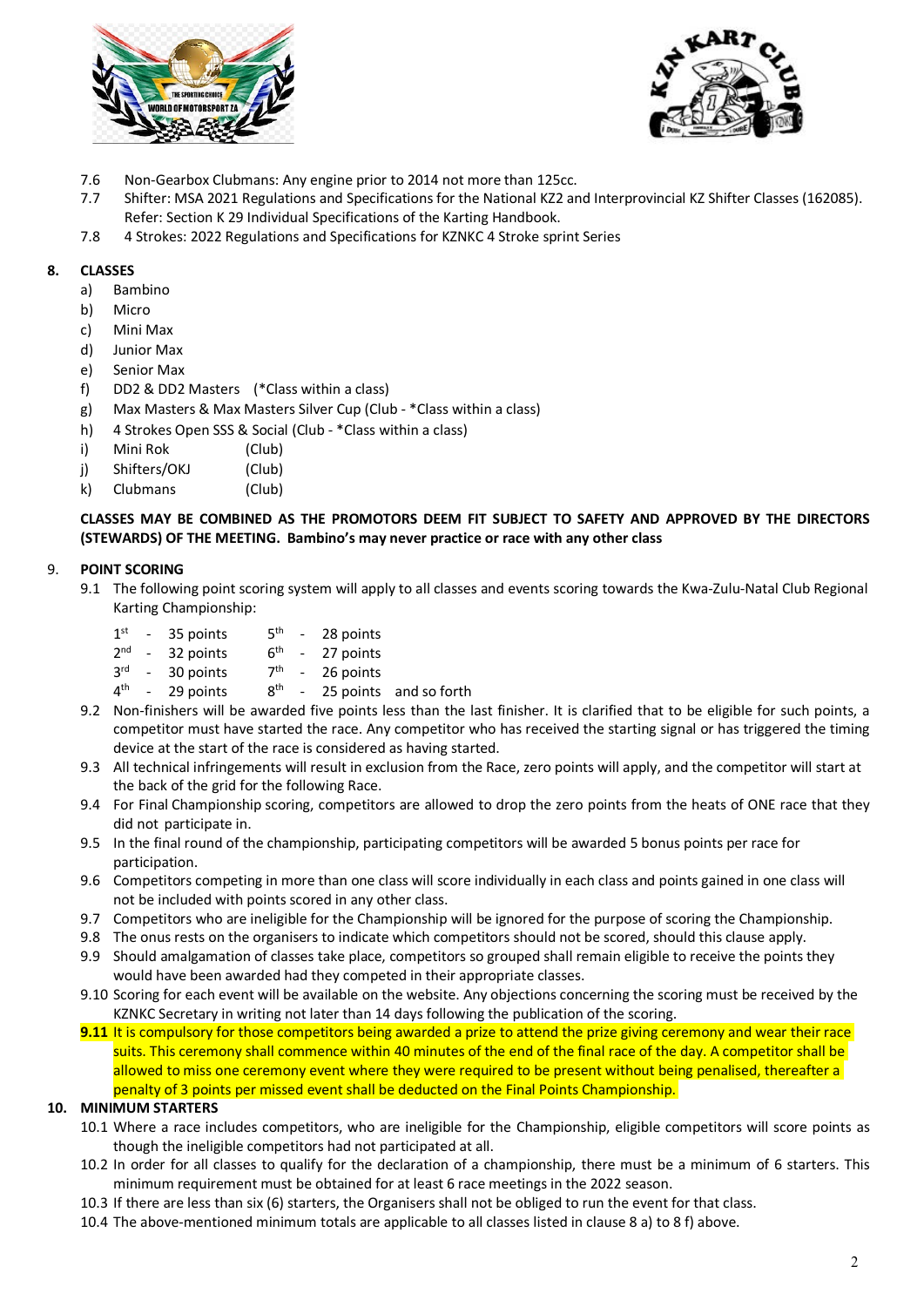



# **11. CHAMPIONSHIP FORMAT**

The Championship shall under normal circumstances consist of **Eight** (8) rounds with 3 races on the day. Should circumstances change and events be cancelled, a minimum of Six (6) rounds are required to declare a Championship.

#### **12. NUMBER OF EVENTS TO COUNT**

- 12.1 The best 18 races will be scored. Races that the competitor did not partake in cannot be dropped for the purposes of Final Championship scoring, refer clause 9.4.
- 12.2 An exclusion scores ZERO.

#### **13.AGES AND WEIGHTS**

- 13.1 Refer to 2022 SARMC Sporting Regulations for all regional classes.
- 13.2 Max Masters minimum weight of 180 kgs
- 13.3 4 Strokes minimum weight 190 kgs
- 13.4 Mini Rok, OKJ and Clubmans: refer to current relevant MSA regulations in operation at this time.
- 13.5 Shifters: MSA 2021 Regulations and Specifications for the National KZ2 and Interprovincial KZ Shifter Classes.
- 13.6 The scale in parc ferme is the ONLY one to be officially used and counted. A competitor that is underweight at the completion of qualifying or the race, is allowed, within 5 minutes to re-weight ONCE. If they are below minimum weight the competitor scores ZERO points and starts at the back of the field in the next race.
- 13.7 Pit crew/parents are not allowed to approach the scale nor a competitor who has not completed the weigh-in process. This action is deemed an infringement of the weigh-in process and shall be penalised.

### **14. QUALIFYING & RACING**

Qualifying will be a 10-minute session, but the program of the day may amend this.

# 14.1 **QUALIFYING & STARTING GRID POSITIONS - ALL CLASSES EXCLUDING MAX MASTERS**

- 14.1.1 The time of each driver's best lap in the qualifying session will determine the starting order for Race 1, fastest to slowest. The second-best lap time will be used to resolve any possible ties, and thereafter the third best and so on.
- 14.1.2 The fastest lap time for each competitor in Race 1 will be used to determine the starting order for Race 2, fastest to slowest.
- 14.1.3 The fastest lap time for each competitor in Race 2 will be used to determine the starting order for Race 3, fastest to slowest.
- 14.1.4 4 Strokes: In addition to the above rules all competitors using D5 tyres shall start behind the MGRL1 competitors irrespective of lap times. See 15.6 for greater clarity and understanding.

#### 14.2 **RACING**

- 14.2.1 Competitors are required to complete 1 warm-up practice lap prior to racing.
- 14.2.2 The places for non-starters will be left empty, with the other competitors retaining their allocated positions.
- 14.2.3 For safety, new karting competitors shall have a clearly visible X on their helmets and rear number plate for their first three races.

#### 14.3 **MAX MASTERS GRID POSITIONS**

- 14.3.1 RACE 1: Grid positions are drawn after the "qualifying" session. Everyone one is required to do the qualifying session as this is the only way to enter your kart number in the draw. A minimum of one "time keeper" registered lap must be recorded. Race tyres must be fitted for qualifying, failure to do so shall result in the competitor starting at the back of the grid in the next race.
- 14.3.2 RACE 2: The grid position for race 2 is the reverse of race 1.
- 14.3.3 RACE 3: The points from race 1 & 2 are tallied up and race 3 is a reverse with the highest points starting at the back. If points are equal, then race 2 lap time determines position with the fastest further back.
- 14.3.4 All new competitors qualifying with lap times greater than 50 seconds per lap will start at the back of the grid. This group's grid positions for all 3 races shall have the fastest time at the back and slowest time at the front of the group.
- 14.3.5 In the event that another class is assigned to race with Max Masters, grid positions shall be determined in accordance with clause 14.3.1.

# **14.4 STARTS**

- 14.4.1 Standing Start: Shifters
- 14.4.2 Rolling Start: All other classes are a rolling start.
- 14.4.3 A pace kart may be used for Bambino races. It is also recommended to start the Bambino race directly as they approach the start line the first time i.e. no warm-up lap.
- 14.4.4 Drivers may only restart themselves and no assistance may be given.
- 14.4.5 Bambinos are allowed outside assistance without penalty.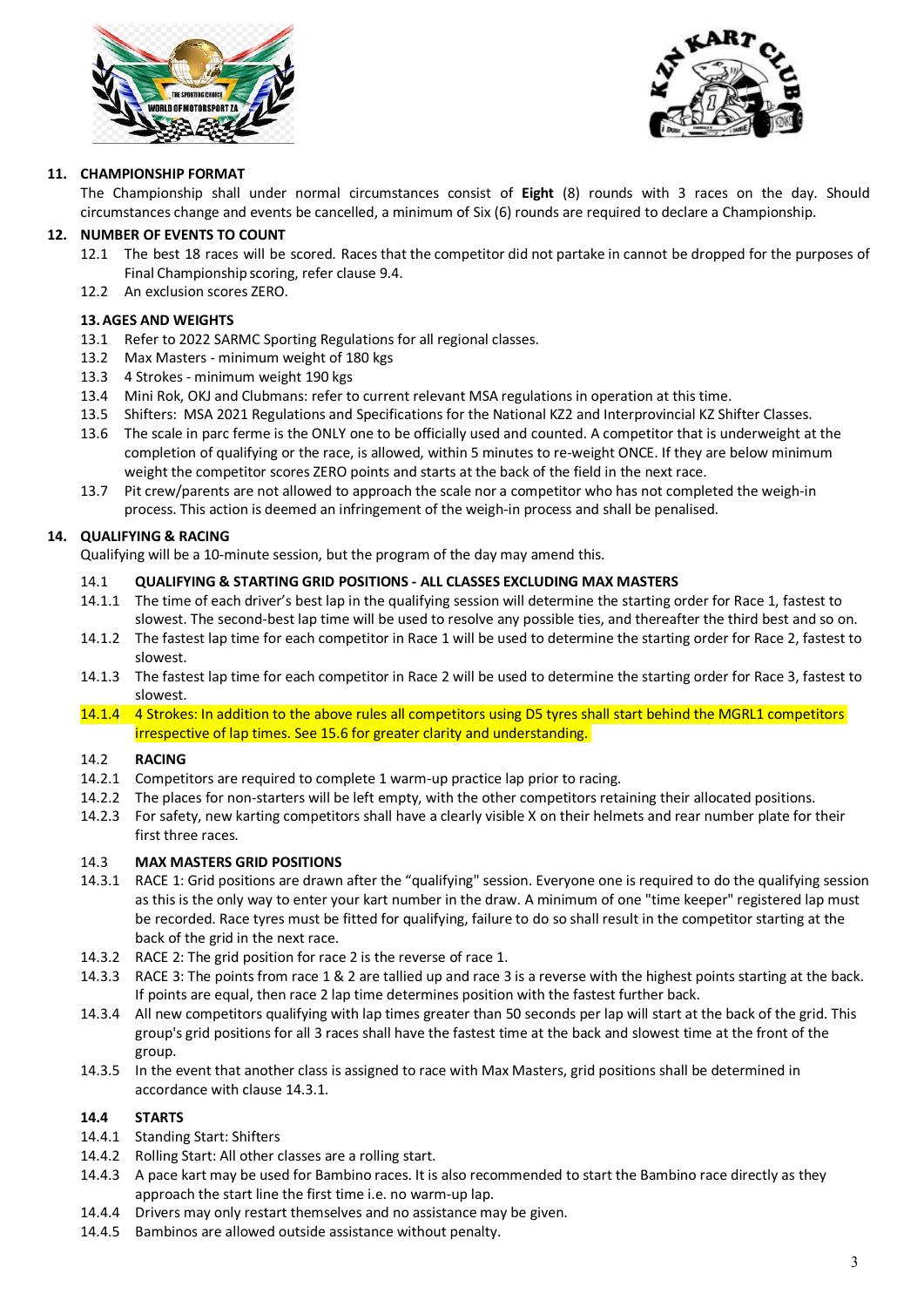



14.4.6 Senior Max, Junior Max & OKJ Combined Heats: OKJ Class shall start at the front of the grid.

# **14.5 STOPPING THE RACE**

- 14.5.1 Should it be deemed necessary to stop the race due to an accident on the grounds of safety or for any other reason, the RED FLAG shall be shown to indicate the race has been stopped. All drivers shall immediately stop racing and continue slowly to the pit lane, being prepared to stop at any point if required to do so by an official. No overtaking is allowed.
- 14.5.2 On reaching the pit lane, all competitors shall be required to stop and await further instructions from the CoC.
- 14.5.3 The nose cone official shall immediately inspect all karts for non-compliant nose cones (2021 SKR clause 5.3), take a photograph and send the image to the steward or CoC.
- 14.5.4 A driver must put up his hand and request permission from the CoC to reset their nose cone if it has been dislodged.
- 14.5.5 If a Red Flag has caused a race to be stopped and less than 2 (two) lapshave been completed, the start of that race will be null & void and the race will be re-run. Competitors who started the original race will be eligible to take part in the re-start.
- 14.5.6 If a Red Flag has caused a race to be stopped between lap 3 and 67% of the race distance, the race will be restarted based on the finishing order of competitors 1 lap prior to the Red Flag. Competitors who have dropped out of the race either before or having been involved in the cause of the Red Flag will not be eligible for the restart. At the restart competitors must be in single file until the signal to start is given.
- 14.5.7 If a Red flag has caused a race to be stopped and 67% of the published race distance has been completed, the race will be deemed to be complete.
- 14.5.8 Nose cone penalties incurred at each red flag event shall be added to the race time.
- 14.5.9 When the restart takes place, it will be at the discretion of the Clerk of the Course.
- 14.5.10 During a "Red Flag" event, the outside assistance rule (2021/2022 SKR clause 4.24) remains in effect. No competitor may receive tools, parts or assistance from anyone while waiting in pit lane unless otherwise instructed by the CoC.

# **14.6 PARC FERME**

- 14.6.1 Karts must remain in **parc fermé** for 30 minutes after the class' last heat and shall remain under the control of the TC. Apart from allowing the transponder to be removed by an official, the kart may not be touched by anyone without the express permission of CoC.
- 14.6.2 Any change or changes made to a kart while in parc ferme shall be regarded as intentional and deliberate infringement of the above rule and the CoC shall apply a penalty in accordance with Supplementary Regulations clause 18.2 xviii) which may result in the race or meeting exclusion.
- 14.6.3 After a heat the TC may carry out inspections as deemed necessary to check technical compliance with the regulations. All non-compliance findings shall be detailed on the Protest/Incident/Technical Report Form and submitted to the CoC for further action.
- 14.6.4 At the end of the 30 minutes the CoC shall pronounce the release of the respective kart classes from parc ferme'. Only the CoC may give permission for karts to be removed from parc ferme'.
- 14.6.5 Should it be necessary to remove any engine or parts thereof from parc ferme for examination at another time or place, they shall be adequately sealed by the TC in the presence of the competitor. Before the scheduled examination takes place, the engine or parts thereof shall be unsealed in the presence of the competitor, or their properly appointed representative. The rules and control of the venue where the unsealing takes place shall be identical to the rules governing parc ferme.
- 14.6.6 4strokes are allowed to drive their karts to their pits after the last heat. Competitors are not allowed to make any alterations to their karts for 30 minutes after completion of the race. Transponders may be removed.

#### **15 TYRES**

The number of dry weather slick tyres (NEW or USED) each competitor may use is restricted to a maximum of one set of four for each event starting at and including qualifying. For control, Race tyres shall be scanned or marked for the event.

In the interest of conserving costs the promotors may reduce the number of tyres to be used during the season. Should this be necessary, it will be advised in the supplementary regulations for the event/s concerned.

- 15.1 Rotax Regional Classes:
- Tyres will be as per 2022 SARMC Sporting Regulations for all Regional Classes Only MOJO tyres are allowed.
- 15.2 Max Masters & Max Masters Silver Cup shall use Mojo D5 Tyres.
- 15.3 OKJ: New MOJO D5 Tyres allowed as per 2022 SARMC.
- 15.4 Max Masters & Gearbox Clubmans: Four sets of race-tyres for the year. New tyres are only allowed in race 1, 3, 5 & 7. The tyres for races 2, 4, 6 & 8 must be from the preceding race. In circumstances where a competitor has missed an event and cannot carry over new tyres from the previous race, they shall ensure that the tyres USED, have undergone a minimum of 55 racing laps.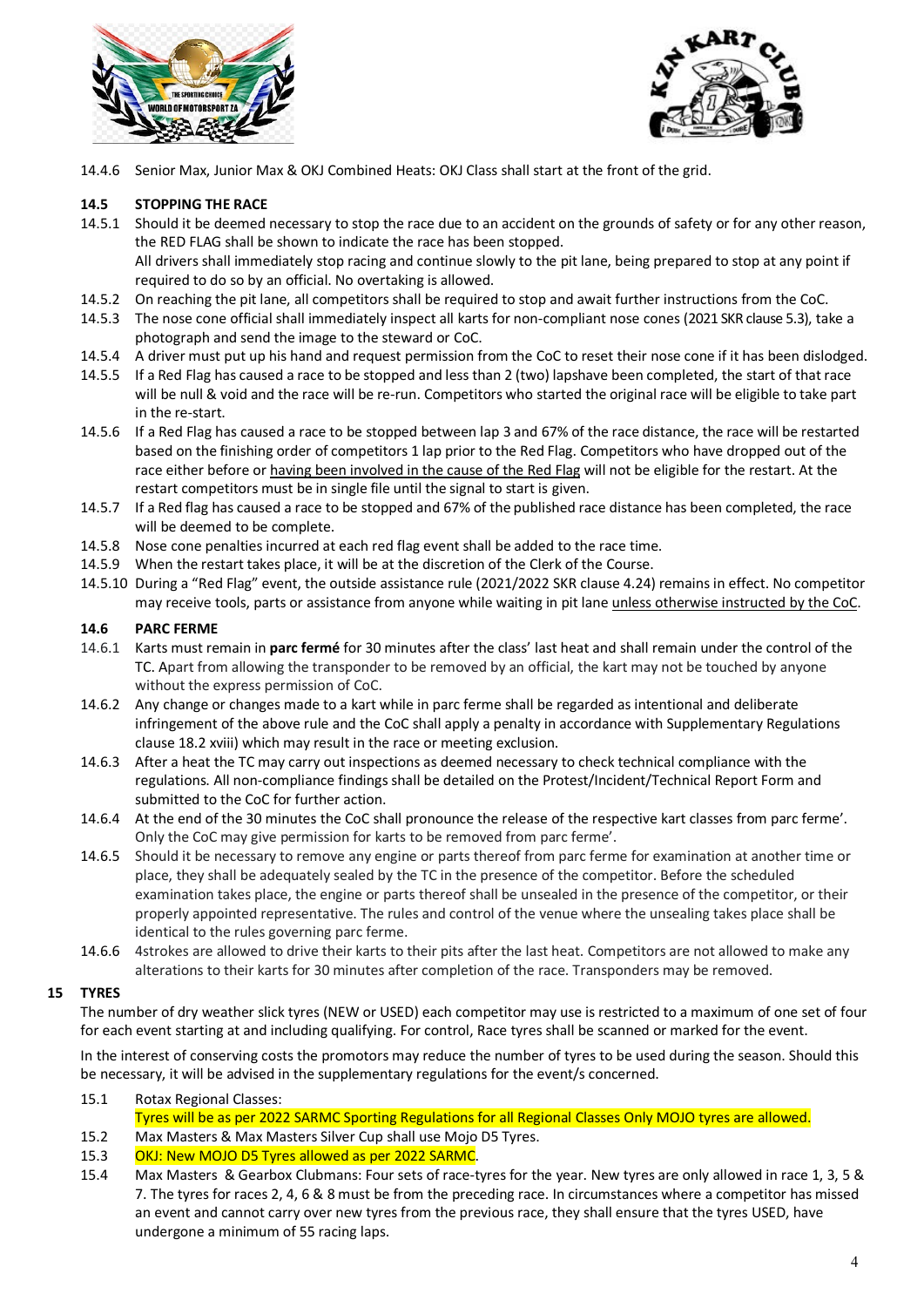



The Scrutineer or Technical Consultant shall determine whether the tyres are USED. His decision is final and there is no right of appeal. The penalty for a competitor deemed to have infringed is exclusion and 20 points deduction for each heat infringement. They start at the back of the grid for the next race and are required to change tyres.

- 15.5 Max Masters Silver Cup and Non Gearbox Clubmans shall be limited to 3 sets of new race tyres for the year. Tyre infringements will carry a penalty of 20 points for each heat infringement. They start at the back of the grid for the next race and are required to change tyres.
- 15.6 4 Strokes: All competitors that have not achieved 3 heat lap times of <57 seconds on a race day are allowed to use USED D5 tyres. This is to give these competitors the time to improve their skills before moving onto the MGRL1 tyre. All competitors who have had 3 heat lap times of <57 seconds on a race day shall only use MGRL1 tyres, there is no restriction on the number of sets for the year. The penalty for a competitor deemed to have infringed is exclusion and 20 points deduction for each heat infringement. They start at the back of the grid for the next race and are required to change tyres.
- 15.7 Max Masters, Max Masters Silver Cup, 4 Strokes & Clubmans: No "wet" tyres are allowed.
- 15.8 Shifters and Rok Classes shall use Bridgestone tyres. Competitors may, by majority vote, decide to use another brand of tyre. The Class Representative shall inform the CoC of the change, prior to race day.
- 15.9 Mini Rok and Clubmans: refer to current relevant MSA regulations in operation at this time.

#### **16 NOSE CONES**

All karts other than Bambino must be fitted with the CIK Nose Cone system and must come to parc-ferme with the nose cone not mounted. The nose cone must be mounted on the prerace grid.

#### **17 FUEL**

- 17.1 Controlled fuel may be supplied at the discretion of the CoC or TC for a particular class. The competitors in the class shall pay for the cost of the fuel used.
- 17.2 Only 95 Octane fuel from pump 3 at Van's Garage, Camperdown, is permitted. It is the competitor's responsibility to ensure that they use the correct pump.
- 17.3 Fuel samples may be taken from the competitor's tank and tested against the Technical Consultants (TC) control sample. If the competitors sample is found to be different the competitor shall be excluded and score ZERO.
- 17.4 It is suggested that competitors have their fuel checked by the TC prior to qualifying.

### **18 SEPERATION OF TIES (OVERALL)**

- 18.1 In the event of a tie in the Championship having to be resolved, the competitor having the greatest number of race wins, then seconds then thirds etc. is the winner. If the tie is not resolved then the competitor with the highest score for the last race in the Championship series shall be declared the winner.
- 18.2 In the event of a tie in points on race day having to be resolved, the competitor having the fastest time in the third race is the winner.

#### **19 NUMBERS**

For Rotax Classes Race numbers will be issued on the Rotax Global App or in your browser by following this link https://www.rotax-ems.com/rsa. Please email jennifer@kart.co.za to arrange and confirm your race number.

For other Classes contact the Secretary KZN Kart Club secretary@kznkartclub.co.za to reserve or obtain your number.

#### **20 DECLARATION OF CHAMPIONS**

The KZN Kart Club Committee, at its sole discretion, is responsible for declaring the winners of the championship. It shall be entitled to withhold such declaration from any competitor should circumstances warrant such action. Points will be posted on the website.

#### **21 Year 2021:**

**Amendments Version 2:** clause 13. minimum weight penalty reduced; numbering introduced to 14.1; clause 14.4 grid positions race 1 & 2 reworded for clarity; clause 14.5 Starts added, 13.6 scale clause included.

**Amendments Version 3:** clause 13.7 Pit crew/parents not allowed to approach scale nor a competitor that has not completed the weigh-in process. This action is deemed an infringement of the weigh-in process and shall be penalised **Amendment Version 4:** clause 13.6 underweight, re-weight once; 14.6 parc ferme; 15.5 4stroke USED tyres definition amended; 15.7 provision for tyre make introduced.